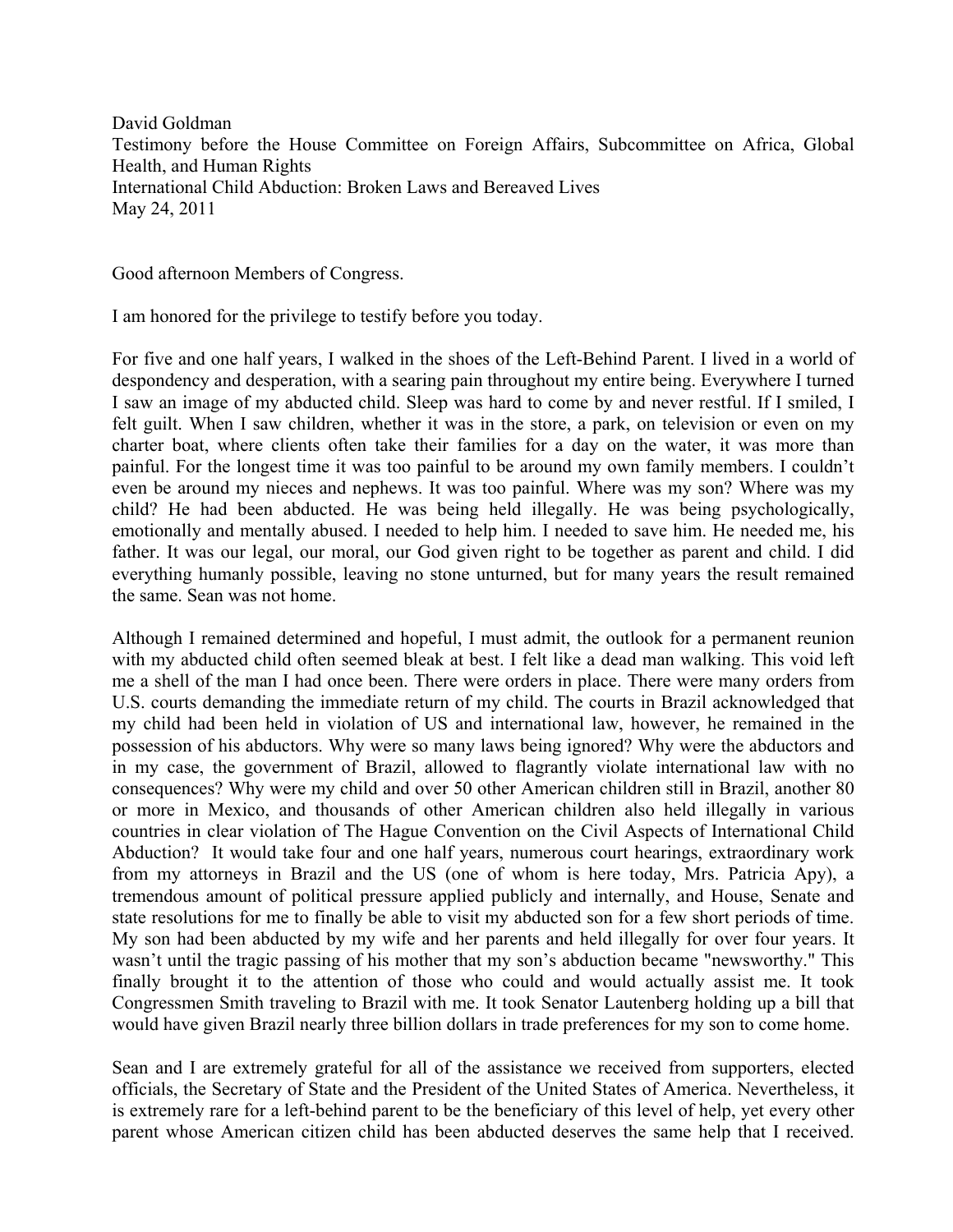This committee must realize that if the system had been working properly, our government would have had the tools necessary to bring Sean, and all of the other abducted children, home years earlier. It should not have required the extraordinary efforts of Congressman Smith and Senator Lautenberg. Senator Lautenberg never should have needed to threaten a trade bill with Brazil because that option should have been available to our State Department when countries violate the law and refuse to return abducted American children.

As of today, there are many black and white Hague abduction cases in Brazil and other countries where the law is clear that the children must be returned. My case was the exception because the abducting parent had passed away but almost always the abductor is still alive. These abducting parents and their attorneys manipulate the legal system to their advantage, stalling the legal process for years while our children grow up apart from half of their families. For these Left-Behind Parents and families, time is the enemy!

With all the assistance and support I received, after over four years and then another year and one half after the death of my son's first abductor, on Christmas Eve 2009, Sean and I were finally reunited and returned home. It was nothing short of a miracle. After five and one half years of my son's illegal retention and documented abuse, he is now home and he is flourishing! He will be 11 years old tomorrow on May 25, International Missing Children's Awareness Day. Although the remaining abductors of my son have challenged the Brazilian Supreme court decision that brought him home and continue litigation in Brazil seeking my son's return, in addition to filing law suits in the New Jersey courts, he is home. He is happy, he is loved, he is allowed to be a child again and we are father and son again. One thing my father said when my son and I finally reunited and returned home, which will always resonate within me. He said "not only did I get my grandson back, I got my son back." Our family will always be so very grateful for every ounce of support from wherever it came. It is for this reason that I am here today – to do whatever I can to ensure the pleas from the remaining families, desperately fighting to reunite with their abducted children, do not fall on deaf ears, as my own pleas did for so many years.

Our foundation is assisting a number of left-behind parents including nine whose children remain illegally retained in Brazil. None of these children have been abducted by someone with great influence and power, like those who abducted my child, however the results are the same. The children remain held illegally. Other than my son, we are aware of no other child returned to the US, by Brazil, under The Hague Convention. In fact, since Sean's return, two US Hague cases in Brazil received return orders by Brazilian first level federal courts, which is very good news. However, the rulings were appealed, the children were not returned and the lives of the Left-Behind Parents and their children hang in the balance while every day the abductors live with impunity as these cases drag on. Brazil continues to defy international law.

I would like to note that Ambassador Jacobs has recently returned from a trip to Brazil where she had gone to discuss international child abduction with senior Brazilian officials. Ambassador Jacobs reports that the trip was a success and that the US and Brazil have established a working group which will meet this summer to discuss how to speed up Hague applications and the adjudication of these abduction cases. Hopefully, real change will happen, but to be clear, the only way progress can be measured is by the number of American children who are returned.

Right now, there are zero consequences when a nation flagrantly violates the Hague Convention and refuses to return abducted children to the United States. Nations including Mexico, Germany,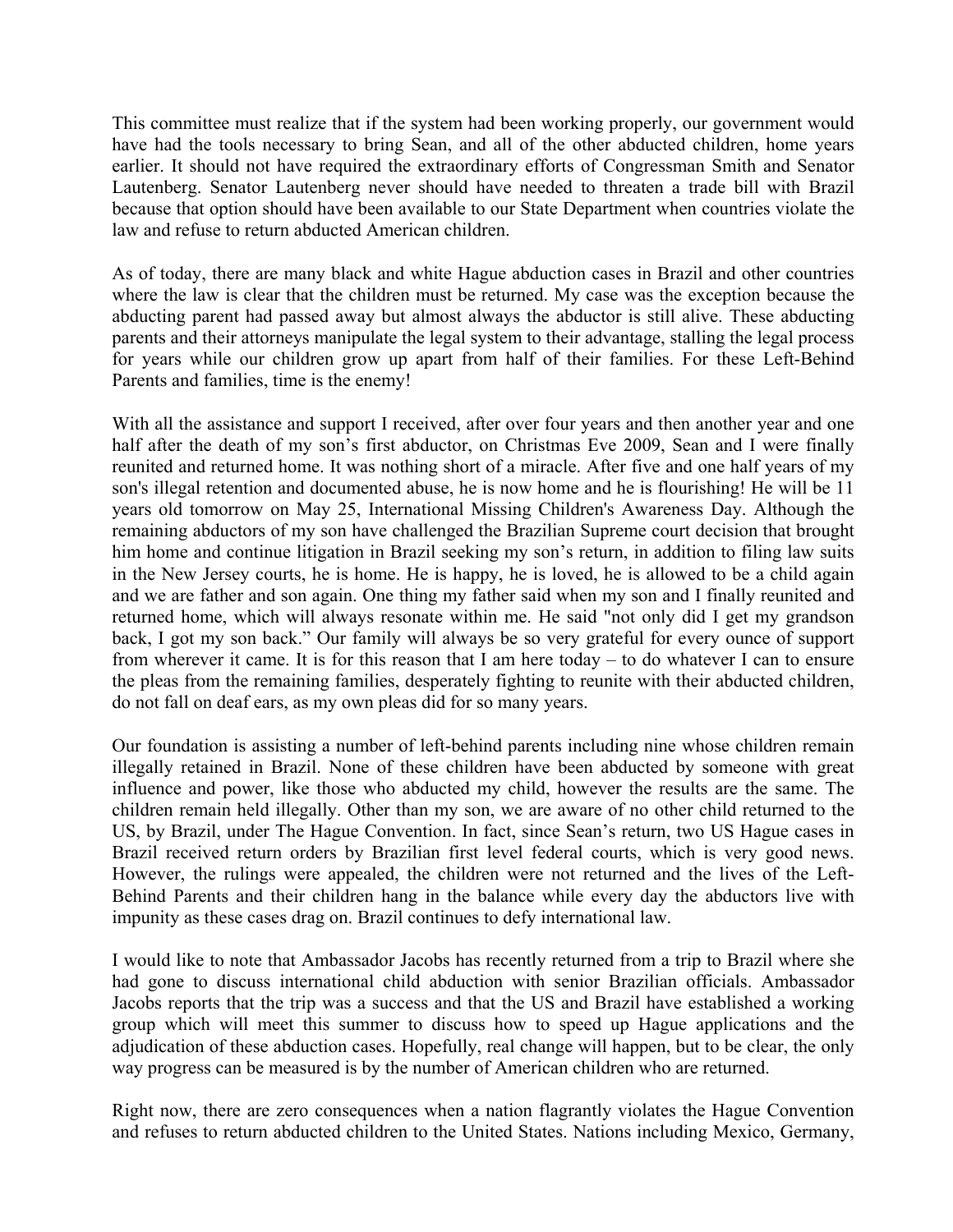Brazil and Japan, which finally appears ready to ratify the Hague Convention, discover quickly that the United States is all talk and no action. These countries play endless legal and diplomatic games with Left-Behind-Parents, frustrating their hopes and breaking their hearts month after month and year after year through endless, bureaucratic maneuverings. The method and the excuses may vary from country to country, but the results are almost always the same – children illegally abducted from the United States almost never come home. The current system is broken.

In the letter inviting me to speak at this hearing today, the Chairman states that the purpose of this hearing is to explore ways the US can help increase return rates of children abducted internationally by a parent. First of all, we can only help increase return rates if we start with a complete understanding of the full magnitude of the problem, including the true number of American children who were abducted and continue to be illegally retained abroad.

This is a difficult number to find and is not presented as part of the annual Hague Compliance report submitted to Congress by the State Department. We keep hearing that the figure is around 2,800 American children. However, the last three annual Hague compliance reports prepared by the State Department show that the total number of abducted American children for those three years was 4,728. These reports also show that about 1,200 children were "returned," although we weren't able to find return data for 2010. That would account for an increase of 3,528 abducted American children in those three years alone, and clearly there have to be literally thousands of American children illegally retained abroad whose abductions date back prior to the most recent three-year period. How are "returns" categorized? How were these children returned, if they were in fact returned at all? Do "returns" also include cases which the State Department has closed for various reasons? If so, what are the criteria for closure?

Things need to change. We need a system by which these abduction cases are registered and monitored by each parent's elected Members of Congress. We need our elected officials to work closely with the State Department on these cases to make sure that all resources and additional tools are at their disposal to make it clear to these countries that we want our children sent home.

There is no valid reason for foreign governments to illegally hold American children and support international child abduction. This statement, however true, defies all logic because there is never a valid reason to break the law and support kidnapping. But as I testify before you today, this is exactly what is happening in many countries to thousands of American children and their families. These countries are breaking the law with impunity!

The fact is very few Left-Behind Parents will be as fortunate as I was in having President Obama, Secretary of State Clinton, Congressmen Smith and Senator Lautenberg all make my son Sean's return a fundamental foreign policy goal of the United States. Even then, Senator Lautenberg had to put a hold on renewal of GSP trade privileges for more than 100 nations, including Brazil, to put the final pressure on both Brazil and the Administration, which led to Sean's return. Let's be honest. I wish every Left-Behind Parent could have that kind of support in the future, but we all know that few at most, and possibly none, will ever have that kind of leverage and power backing them. What kind of leverage will these parents be able to wield without the kind of personal, highlevel support I was so fortunate to receive from the White House, State Department, Senate, and House to bring their children home? Not very much. In fact, almost none at all.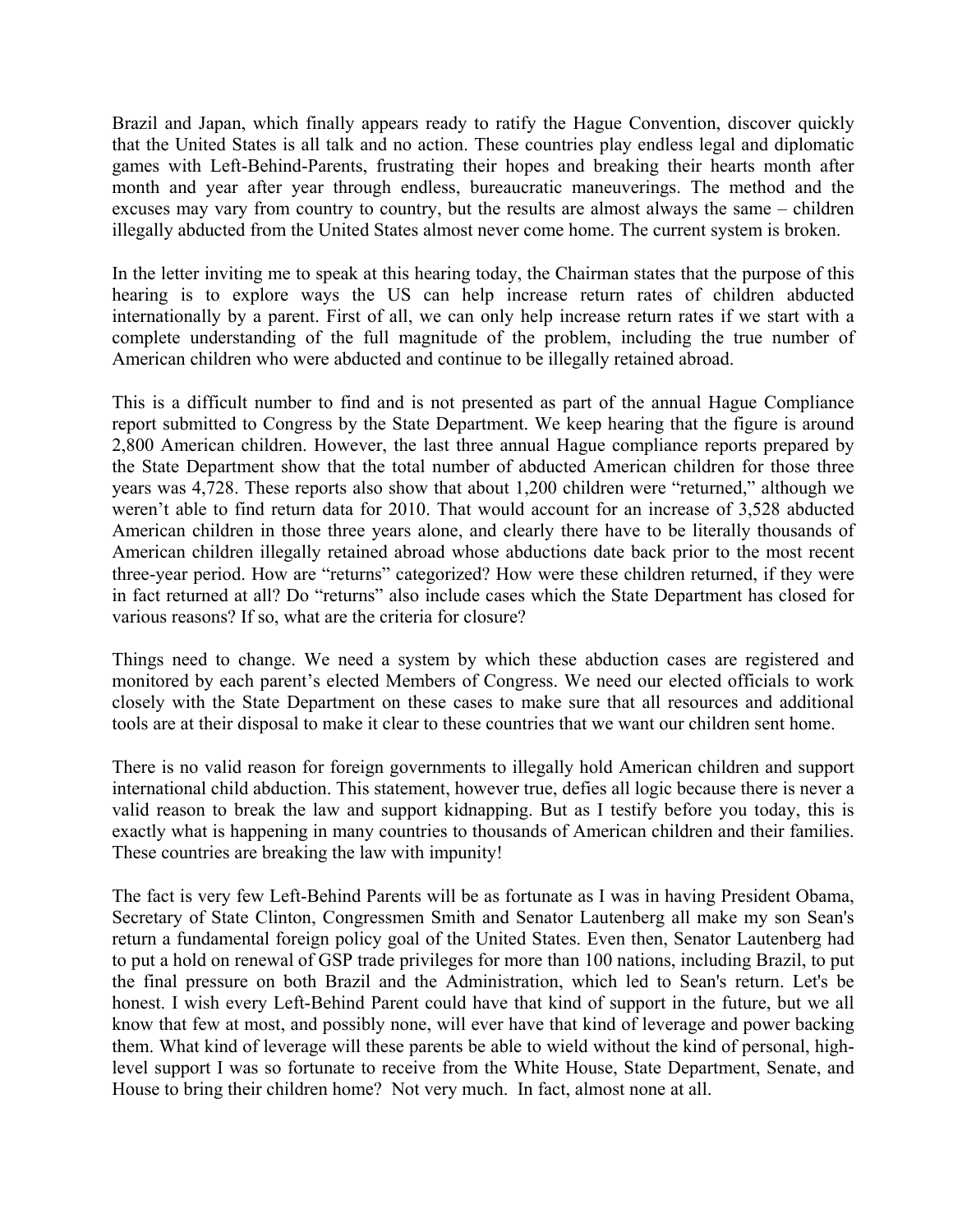The Hague Convention has the force of law but we all know there can be no rule of law if there is no system of justice to punish violators. Today Mexico, Brazil, Argentina, and a host of other countries face no real consequences for refusing to adhere to The Hague Convention requirements that abducted children be returned to the country where they were legally domiciled within six weeks. American treasure and our armed forces have safeguarded the security of Japan since 1945, yet Japan pays no price for refusing to return the abducted children of those American service members, as well as ordinary US citizens, whose children have been abducted to Japan.

This Committee and this Congress must pass legislation that arms the State Department with real sanctions to exemplify U.S. intolerance for other nations which remain flagrant violators. Chairman Smith has authored such legislation. I support it and I urge all Members to do so as well. Similar to our anti-human-trafficking laws authored by Chairman Smith, his bill to combat international child abduction provides a real and credible inventory of sanctions to be used to help get our kids back. If you arm our negotiators with such sanctions they will immediately be taken more seriously. If the Department employs such sanctions against the worst offenders, other nations will get the message also, and hopefully start to return our children. What I do know is that if all we do today is express outrage and vow to do better – as committees like this in both Houses of Congress have done for more than 12 years, but fail to enact Congressman Smith's legislation with real and credible sanctions, our kids will not be returned and we will be back before another Committee next year with more Left-Behind Families, more internationally abducted children, and no new mechanism of improvement.

It is worth noting that this is the seventh hearing on this issue since 1998 and I respectfully ask this Committee to think about something at the conclusion of this hearing. What, if anything, has changed in those 12 years since we acknowledged the seriousness of the problem of international child abduction and realized that the system was failing these parents back then? When you read the testimony, it's as if we are caught in a time capsule and suddenly, the dates on the hearing transcripts don't matter. All of these stories could be told today because the reasons for the failures are the same.

This is as much of a bipartisan issue as there could ever be and I continue to plead on behalf of all the suffering families torn apart by child abduction for our government to act now! My son Sean and I can never get back the time we lost because of his abduction, but now that he is finally home, not a day is lost on either one of us. Let us help the rest of the families and begin with providing the much-needed tools that the State Department so desperately needs to apply across-the-board pressure that will ensure abducted American children come home.

I would like to conclude with a letter from the left-behind parents of 117 American children unlawfully retained in 25 countries. The letter is addressed to Secretary of State Clinton and was written for the purpose of giving a voice to the thousands of parents who were not invited to speak here today. Their presence is felt and many of them are here in this room today.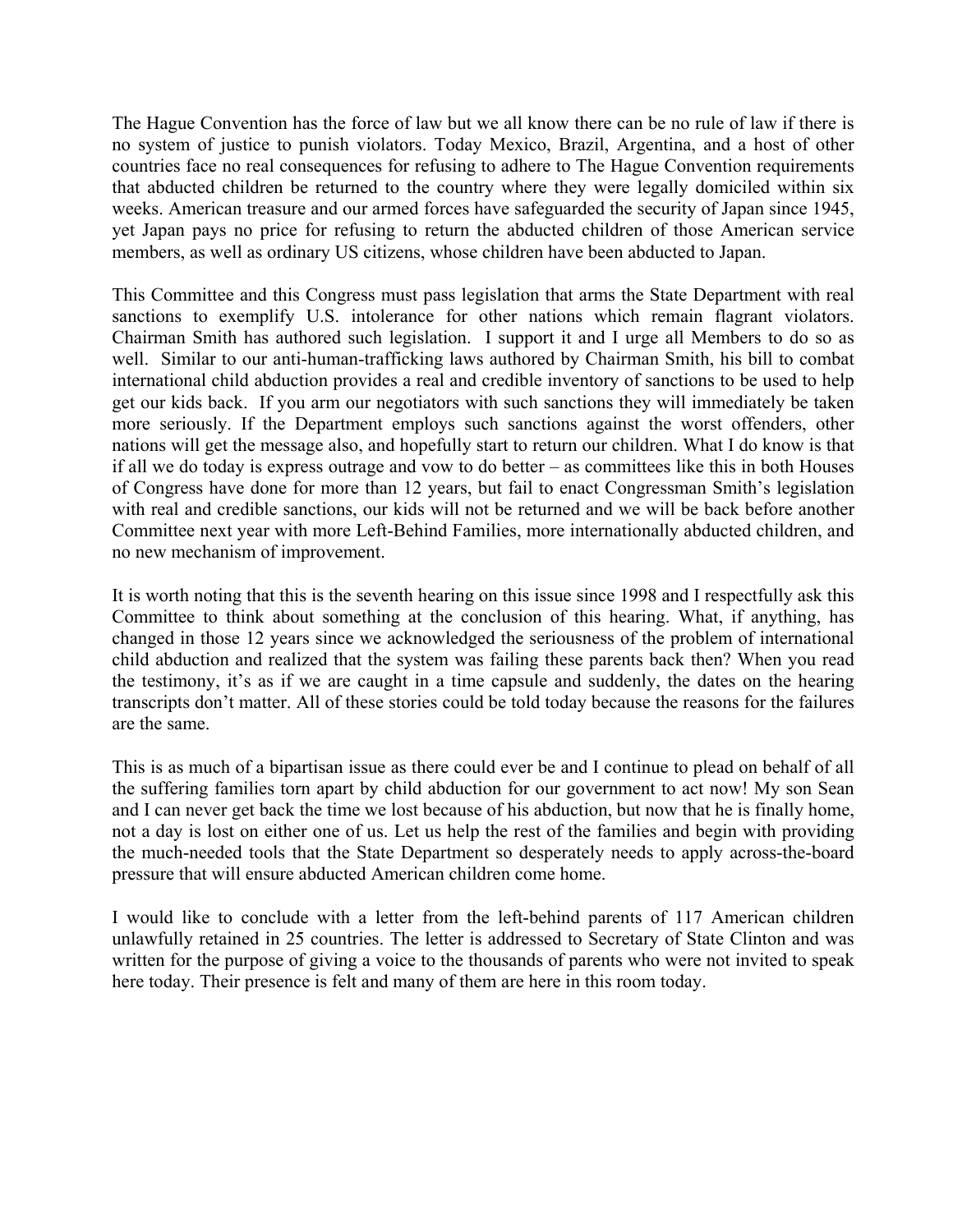## **AN OPEN LETTER TO SECRETARY CLINTON**

May 24, 2011

Honorable Hillary Rodham Clinton Secretary of State US Department of State 2201 C Street NW Washington, DC 20520

Dear Madam Secretary,

We, the undersigned, appeal to you for help as left-behind parents of 117 American children who have been abducted and remain unlawfully retained in 25 countries. We also represent a number of U.S. service members whose children were abducted while serving our country overseas. Some of these countries are signatories to the Hague Convention while others are not, such as Japan, where we face overwhelming odds trying to reunite with our children. We and our families are devastated − emotionally and financially − by the loss of our children and seek your assistance in ensuring that the U.S. Government is exercising all lawful means necessary to return these American children to their home country and reunite them with us.

The continued retention of our children violates international law, ethical norms, and human decency. Put simply, our children have been stolen from us, and it is our legal and moral right to be a part of their lives. As our 85 cases demonstrate, there are a growing number of countries willfully ignoring or abusing their international obligations with regard to international parental child abduction. Each of us has had exasperating experiences seeking justice in foreign courts, where our cases are often treated as custody matters, rather than as abduction cases. Often times, victim parents are told to use the court system of the foreign country when it is well known that such action will likely result in a decision with custody of our abducted children being awarded to the abducting party.

Collectively, we have limited or no contact with our children, many of whom have been turned against us as a result of parental alienation, a documented form of child abuse. Our children lost half their identities when they were ripped from their homes, families and friends. Like us parents, our children's grandparents, siblings, aunts, uncles, and other family members have holes in their hearts left by the abduction of their loved ones.

We were encouraged by your July 2010 appointment of Ambassador Jacobs as Special Advisor to the Office of Children's Issues (OCI). However, in working with OCI, we have experienced little improvement in the quality of service provided by the Department of State and almost no positive results. The current system has failed us. While our children remain unlawfully in foreign lands, the number of new child abduction cases from the U.S. continues to grow at an alarming rate. There is an urgent need for change, not only to prevent more of our nation's children from being abducted across international borders, but also to effectuate the expeditious and safe return of our abducted children.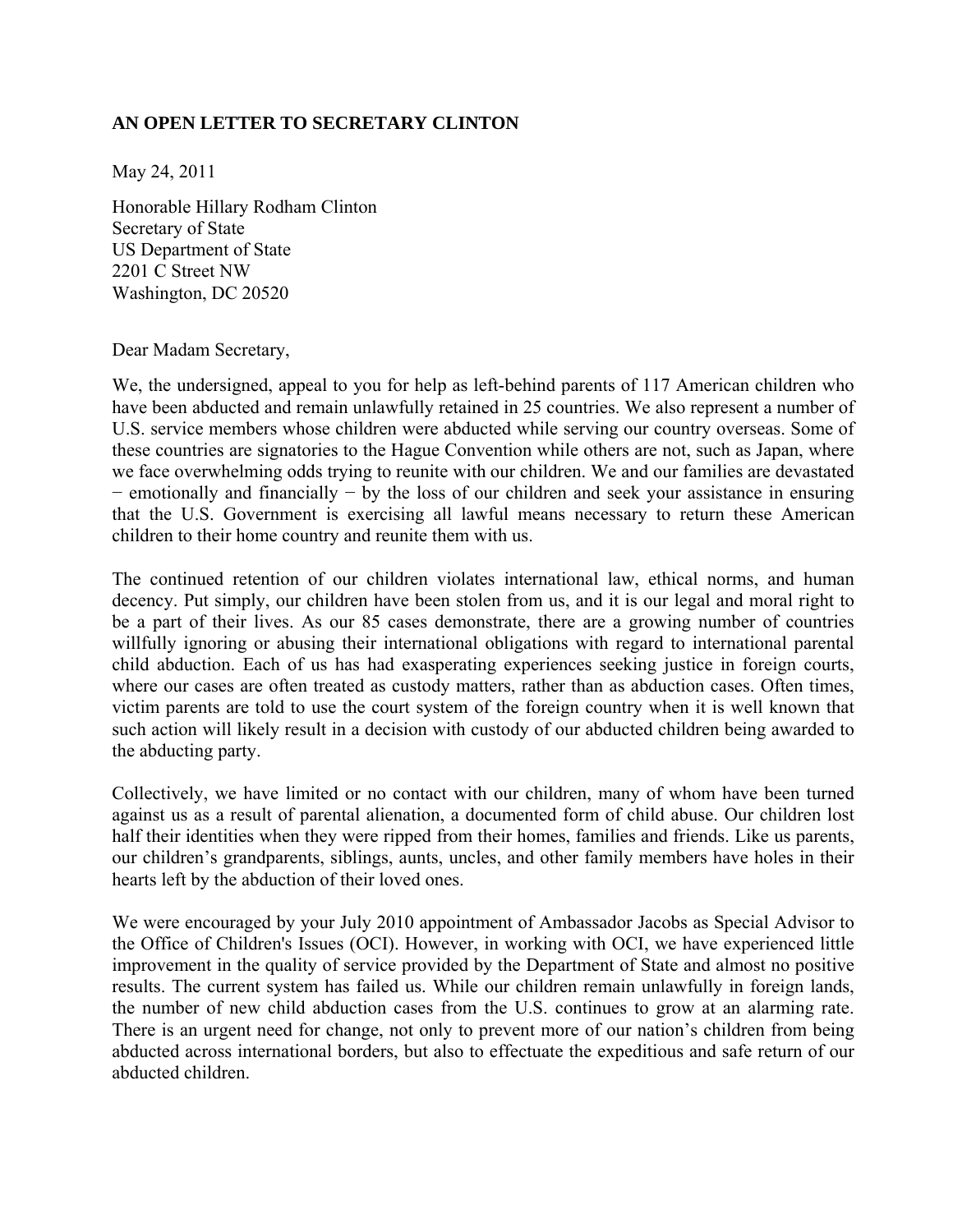International child abduction is a serious human rights violation in desperate need of your attention. In our experience, all too often these international child abduction cases do not appear to be addressed aggressively because of the State Department's effort to maintain harmonious, bilateral relations with other countries or to pursue other compelling foreign policy goals. The Department's Foreign Affairs Manual on the issue of child abduction highlights this point by instructing OCI case workers to remain "neutral" when handling these abduction cases. This inherent conflict of interest cannot be ignored and we need to place a higher priority on the welfare of our children. We understand the necessity of maintaining strong relationships with other nations, but this should not come at the expense of our children.

Over the years, both houses of Congress have held numerous hearings on the issue of international parental child abduction, yet precious little has changed as our absent children grow older. On Tuesday, another group of parents will gather in Washington, D.C. for yet another hearing. It is our hope that this will be the year that Congress and the Administration unite to pass new laws to strengthen our nation's capacity to help the parent and children victims of international parental child abduction. We also hope that the State Department, under your leadership, will embrace these changes to finally end this gross injustice affecting thousands of American children.

Madam Secretary, we applaud your past efforts and record on children's rights issues, but we are desperate and plead for your assistance. It is long past time for this great country to show leadership on the issue of international parental child abduction. We cannot grow complacent with each successful return, nor can we forget about all the other children who are being wrongfully retained abroad. We are fortunate to have the strong support of groups which advocate for victims of international parental child abduction. However, we need our government's unwavering support and determination to bring our children home.

Madam Secretary, we would welcome the opportunity to meet with you directly to discuss how progress can be made. Please help us to be reunited with our children.

Sincerely,

**David Brian Thomas**, father of Graham Hajime Thomas (Nishizawa) (Age 20) Abducted to Japan in November, 1992

**Walter Benda**, father of M.B and E.B (Ages 22 and 20) Abducted to Japan in July, 1995

**Charles A. Hamilton**, father of Dakota Carmen (age 15) Abducted to Spain in December, 1996

**Eric Kalmus**, father of Amy Ito (Kalmus), (age 14) Abducted to Japan in 1998

**James Filmer**, father of Sarah (age 13) Abducted to Germany in October, 1998

**David Hendricks**, father of Daniel and Patrick (ages 17 and 13) Abducted to Norway in June, 1999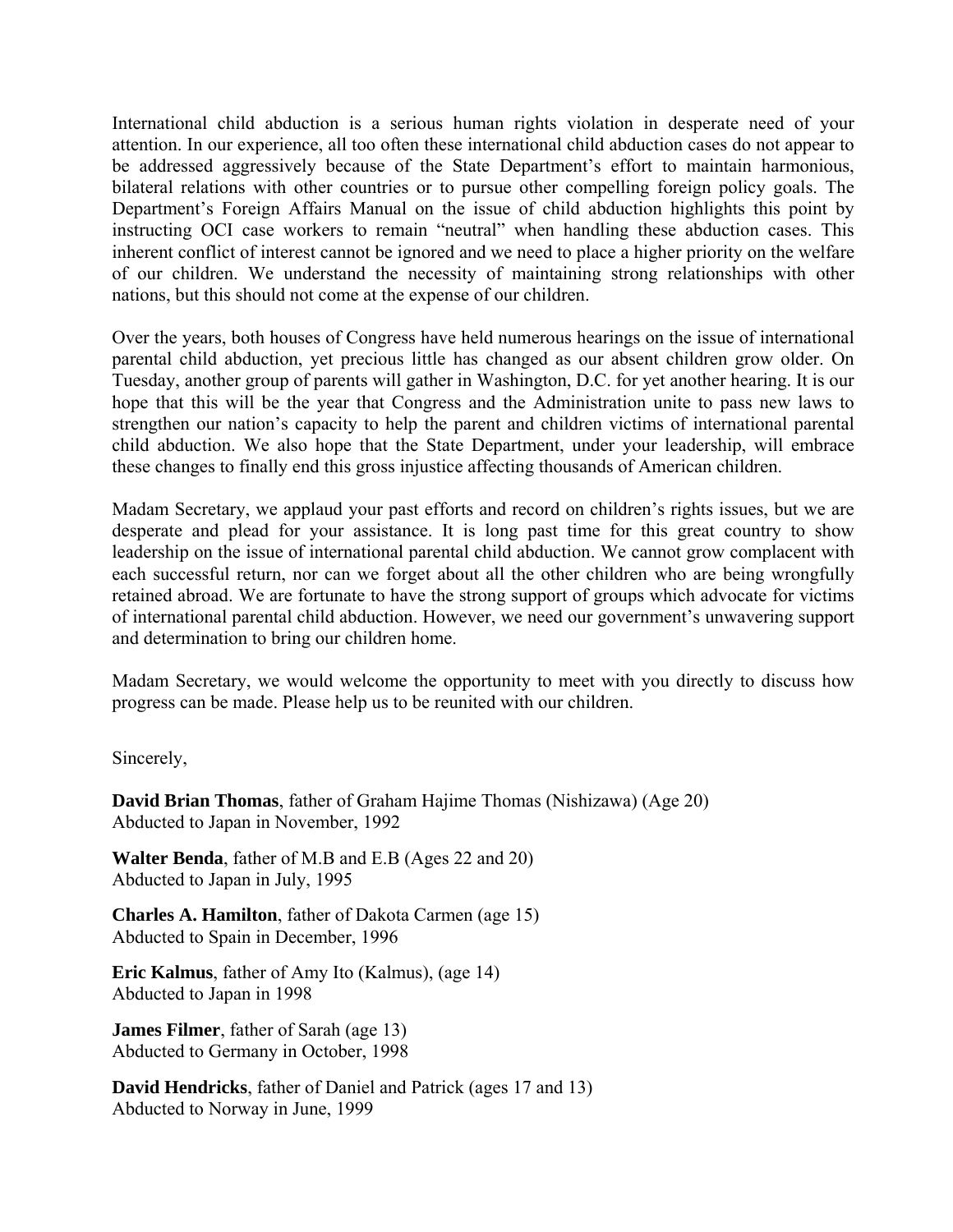**Mark & Lydia Harrison**, father and grandmother of Jessica Danielle (age 15) Abducted to Mexico in July, 2000

**Craig Alciati**, father of Peter Spencer (age 12) Abducted to France in March, 2001

**Michael C. Gulbraa**, father of Michael K. & Christopher R. Gulbraa (ages 21 and 20) Abducted to Japan in November, 2001

**CDR Paul Toland, USN and Linda Toland**, father / sole surviving parent and stepmother of Erika (age 8) Abducted to Japan in July, 2003

**Richard B Kephart Jr and Martha Kephart**, father and grandmother of Richard Kephart III and Nicolle Hyler Kephart (ages 15 and 10) Abducted to Japan in November, 2003

**Brett Weed**, father of Takoda Tei Weed & Tiana Kiku Weed (ages 13 and 10) Abducted to Japan in January, 2004

**Klaus Zensen**, father of Maria Carolina (age 7) Abducted to Brazil in July, 2004

**Ariel Ayubo**, father of Lorenzo (age 10) Abducted to Brazil in September, 2004

**Robert A. McConnell**, father of Bianca Damanik (age 8) Abducted to Indonesia in January, 2005

**Deana Hebert**, mother of Bianca Lozano (age 17) Abducted to Mexico in April, 2005

**Paul Brown**, father of Liam Shiratori Paul Brown (age 8) Abducted to Japan in June, 2005

**William J Lake**, father of Mary Victoria Lake (age 14) Abducted to Japan in August, 2005

**Stephen Christie**, father of James Kento Christie (age 16) Abducted to Japan in October, 2005

**John Donaldson**, father of Michiru Janice Donaldson (age 10) Abducted to Japan in November, 2005

**George A. Petroutsas**, father of Andonios (age 6) Abducted to Greece in December, 2005, re-abducted in June, 2010

**Michele Swensen**, mother of Amina, Layla, and Sami (ages 14, 12 and 10) Abducted to Yemen in February, 2006

**Didier Combe**, father of Chloe (age 7) Abducted to Mexico in March, 2006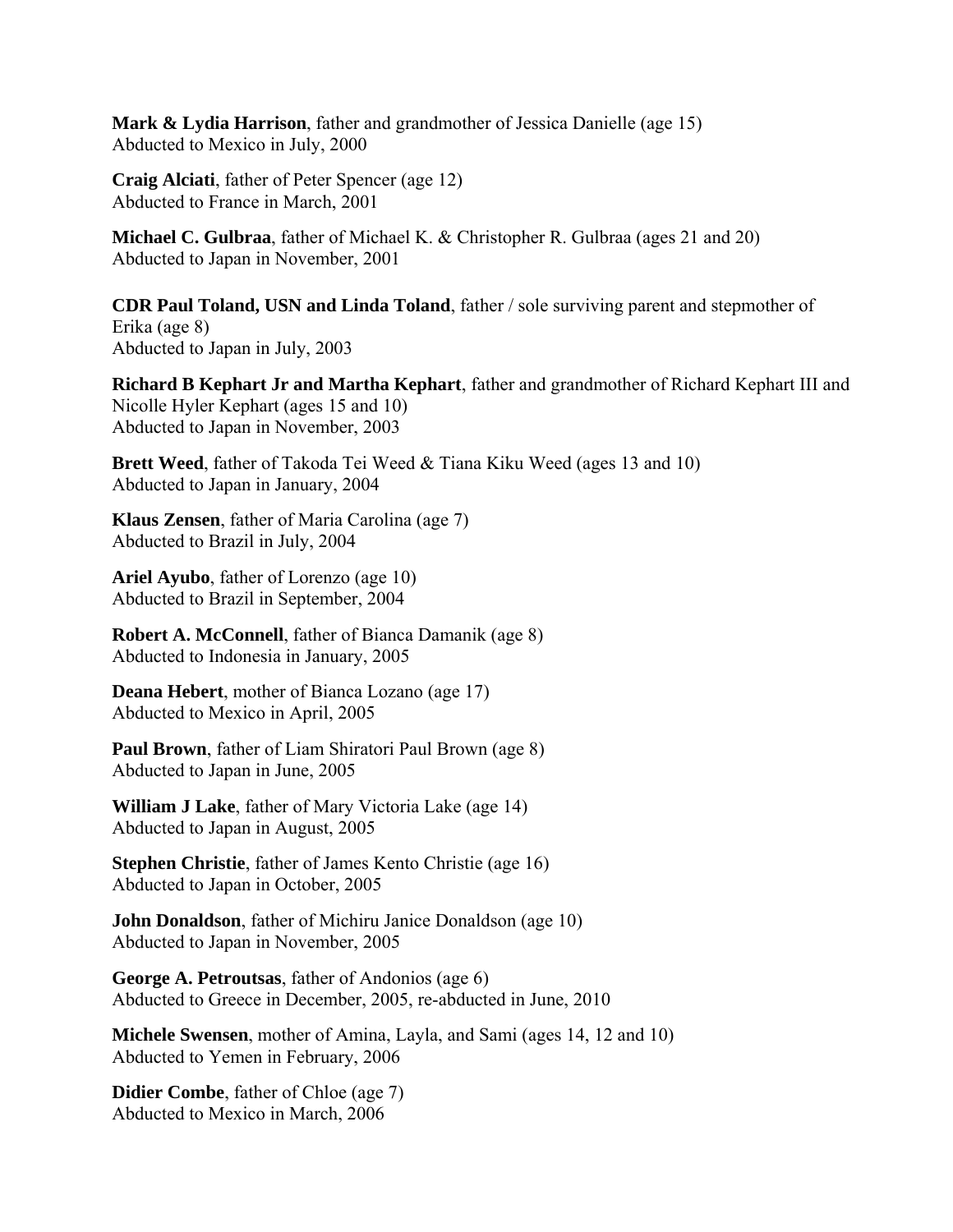**Kelvin Birotte**, father of Kelvin Jr. (age 5) Abducted to Brazil in July, 2006

**Timothy Weinstein**, father of Paul and Anna (ages 13 and 10) Abducted to Brazil in August, 2006

**Marty Pate**, father of Nicole (age 10) Abducted to Brazil in August, 2006

**Nigel Lewis**, father of Jasmyn Lewis and Cody Lewis (ages 9 and 7) Abducted to Japan in November, 2006

**Donna Hesse**, grandmother of Kai Noel Hachiya (age 12) Abducted to Japan in December, 2006

**Michael McCarty**, father of Liam Gabriele (age 9) Abducted to Italy in March, 2007

**Douglas Brian Gessleman**, father of David and Joshua Gessleman (ages 7 and 9) Abducted to Japan in May, 2007

**Robert Carpenter**, father of Natalie Elisabeth and Krystal Lynn (age 5) Abducted to Colombia in June, 2007

**Trevor Richardson**, father of Andrew (age 5) Abducted to Mexico in August, 2007

**Paul Wong**, father and sole surviving parent of Kaya Summer Xiao-Lian Wong (age 7) Abducted to Japan in August, 2007

**Kirsten M. Snipp**, mother of Joichiro Yamada (age 13) Abducted to Japan in September, 2007

**Michael G. Canopin**, father of Christian Lehua Haolalani Yuuki Inamura-Canopin (age 13) Abducted to Japan in October, 2007

**Jose Maria Cacho Polo**, father of Jose Martín (age 11) Abducted to Japan in January, 2008

**Michael Sanchez**, father of Emily Machado (age 5) Abducted to Brazil in March, 2008

**Randy Ernst**, father of Joseph and Nicole (ages 13 and 11) Abducted to Russia in May, 2008

**Sean A. McKnight**, father of Kelly and Julia (ages 15 and 7) Abducted to Poland in May, 2008

**Randy Collins**, father of Keisuke Christian Collins (age 8) Abducted to Japan in June, 2008

**Carlos Bermudez**, father of Sage Antonio (age 4) Abducted to Mexico in June, 2008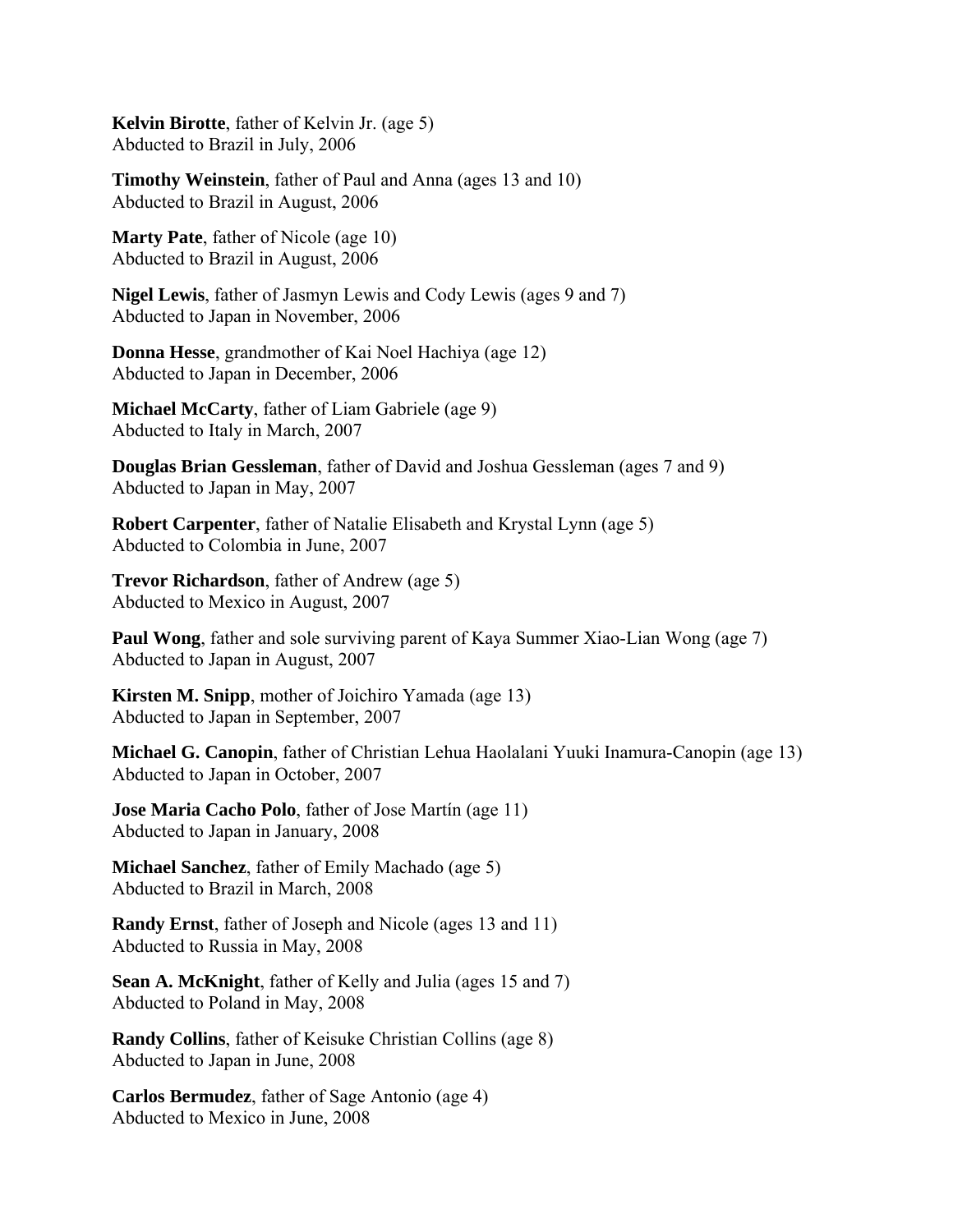**Bandi J. Rao**, father of Anand Saisuday (age 6) Abducted to India in July, 2008

**Carl Hillman**, father of Sean (age 8) Abducted to Japan in July, 2008

**Conrad Washington**, father of Conisha Kanna and Maximus Riku (ages 16 and 7) Abducted to Japan in July, 2008

**Patrick McCoy, father of Yuuki McCoy (Kojima) (age 3)** Abducted to Japan in August, 2008

**Regan Haight**, mother of Chloe and Aiden Kobayashi (ages 9 and 5) Abducted to Japan in September, 2008

**James Robert Allen**, father of Joseph Martin (age 2) Abducted to Colombia in September, 2008

**Brandon C. Neal**, father of Alexander Hikaru Neal (Sugashima) (age 4) Abducted to Japan in September, 2008

**Chandrashekar Mungaravalli Puttappa**, father of Akshara (age 3) Abducted to India in October, 2008

**Michael Elias, Nancy Elias and Miguel Elias**, father, grandmother and grandfather to Jade Maki Elias and Michael Angel Elias (ages 5 and 3) Abducted to Japan in December, 2008

**Jessie Duke, Roy Duke and Deborah Duke**, father, grandfather and grandmother of Shanonyuma Ishida and Rikki (ages 8 and 4) Abducted to Japan in December, 2008

**Matt Wyman**, father of Jake Taylor and Alex Michael (ages 10 and 6) Abducted to Japan in January, 2009

**Roy Koyama**, father of Emily Alina (age 2) Abducted to Costa Rica in February, 2009

**Devon Davenport**, father of Nadia Lynn (age 2) Abducted to Brazil in February, 2009

**John Henry Richardson III**, father of Matthew and Dylan (age 8 and 7) Abducted to Mexico in April, 2009

**Dhanika Athukorala**, father of Kali Soleil (age 3) Abducted to Dominican Republic in April, 2009

**Richard C. Nielsen, Peter Nielsen and Karin Heintz**, father, grandfather and grandmother of Leo Nielsen (age 4) Abducted to Japan in April, 2009

**Darshaun Nadeau**, father of Kaya Nadeau (age 2) Abducted to Japan in May, 2009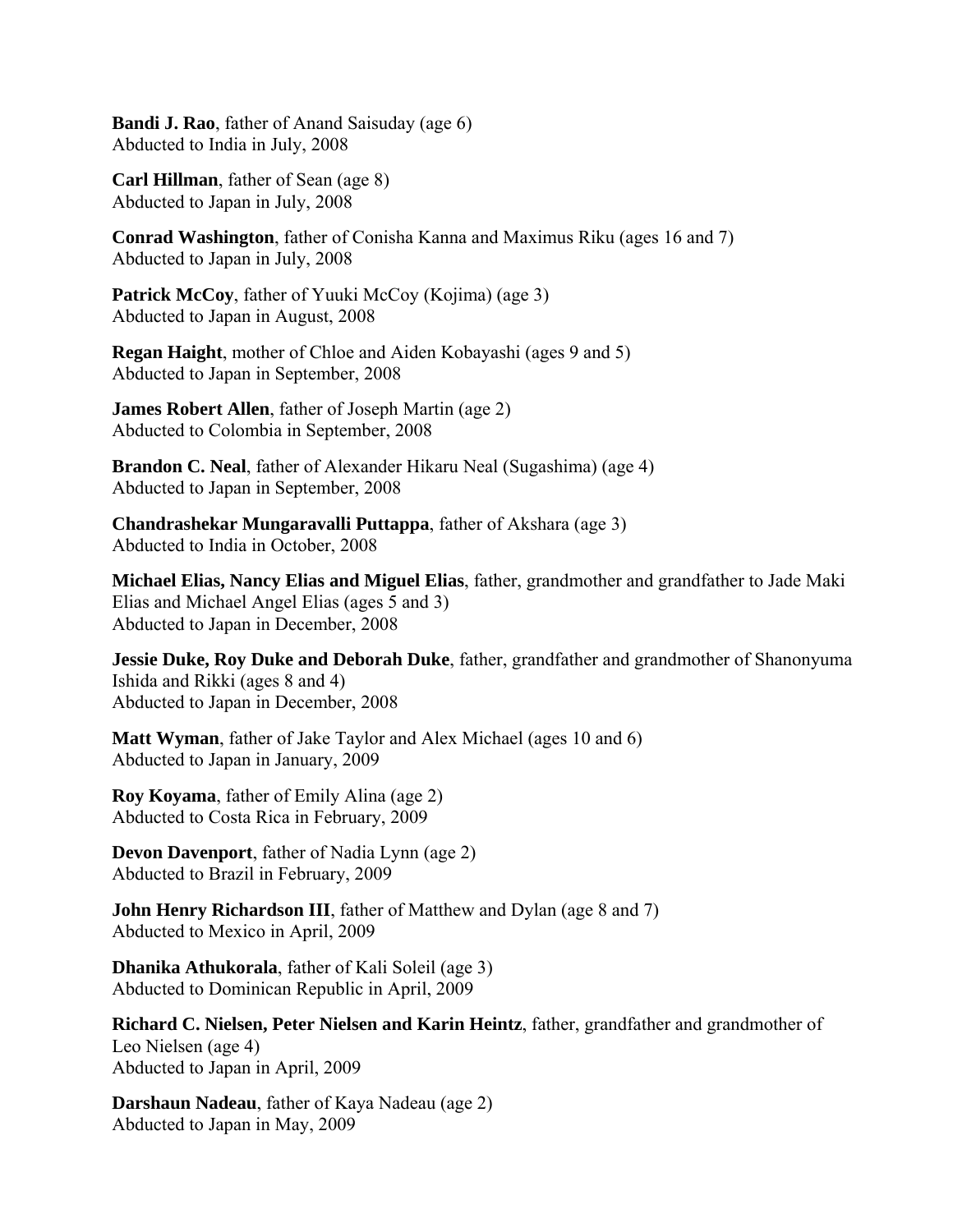**Mzimaz Youssef**, father of Ghali (age 2) Abducted to Morocco in May, 2009

**James Patrick Carol, Jr.**, father of Andrea Vanessa and James Patrick (ages 7 and 6) Abducted to Mexico in June, 2009

**Tracy Baumgart**, mother of Saxon Rayne Kawar (age 10) Abducted to Jordan in July, 2009

**Michael M. Bergeron**, father of Ami Amor (age 6) Abducted to Peru in August, 2009

**Douglass Berg**, father of Gunnar and Kianna Berg (ages 11 and 10) Abducted to Japan in August, 2009

**Christopher and Amy Savoie**, father and stepmother of Isaac and Rebecca (ages 10 and 8) Abducted to Japan in August, 2009

**Colin Bower**, father of Noor and Ramsay (ages 10 and 8) Abducted to Egypt in August, 2009

**Evangelina Pena**, mother of Elias Badys (age 4) Abducted to Morocco in September, 2009

**Brett Purcell**, father of Dante (age 1) Abducted to Argentina in September, 2009

**Bruce R. Gherbetti**, father of Rion Suzuki, Lauren Gherbetti and Julia Gherbetti (ages 8, 6 and 4) Abducted to Japan in September, 2009

**Mark Gomez**, father of Haydn (age 3) Abducted to China in January, 2010

**Jeffery Morehouse, Madeline Morehouse & David Sorlie**, father, grandmother and grandfather of "Mochi" Atomu Imoto Morehouse (age 7) Abducted to Japan in February, 2010

**Stan Hunkovic**, father of Gabriel Julius and Anastasia Sierra-Marie (ages 3 and 1) Abducted to Trinidad & Tobago in February, 2010

**Sara Edwards**, mother of Eli Kiraz (age 3) Abducted to Turkey in March, 2010

**Michael Hassett, Dennis and Ann Hassett**, father, grandfather and grandmother of Noah and Kynan Hassett (ages 10 and 7) Abducted to Japan in March, 2010

**Alex Kahney**, father of Selene and Cale (ages 9 and 7) Abducted to Japan in April, 2010

**Brian Prager and Morton Prager**, father and grandfather of Louis "Rui" (age 5) Abducted to Japan in June, 2010